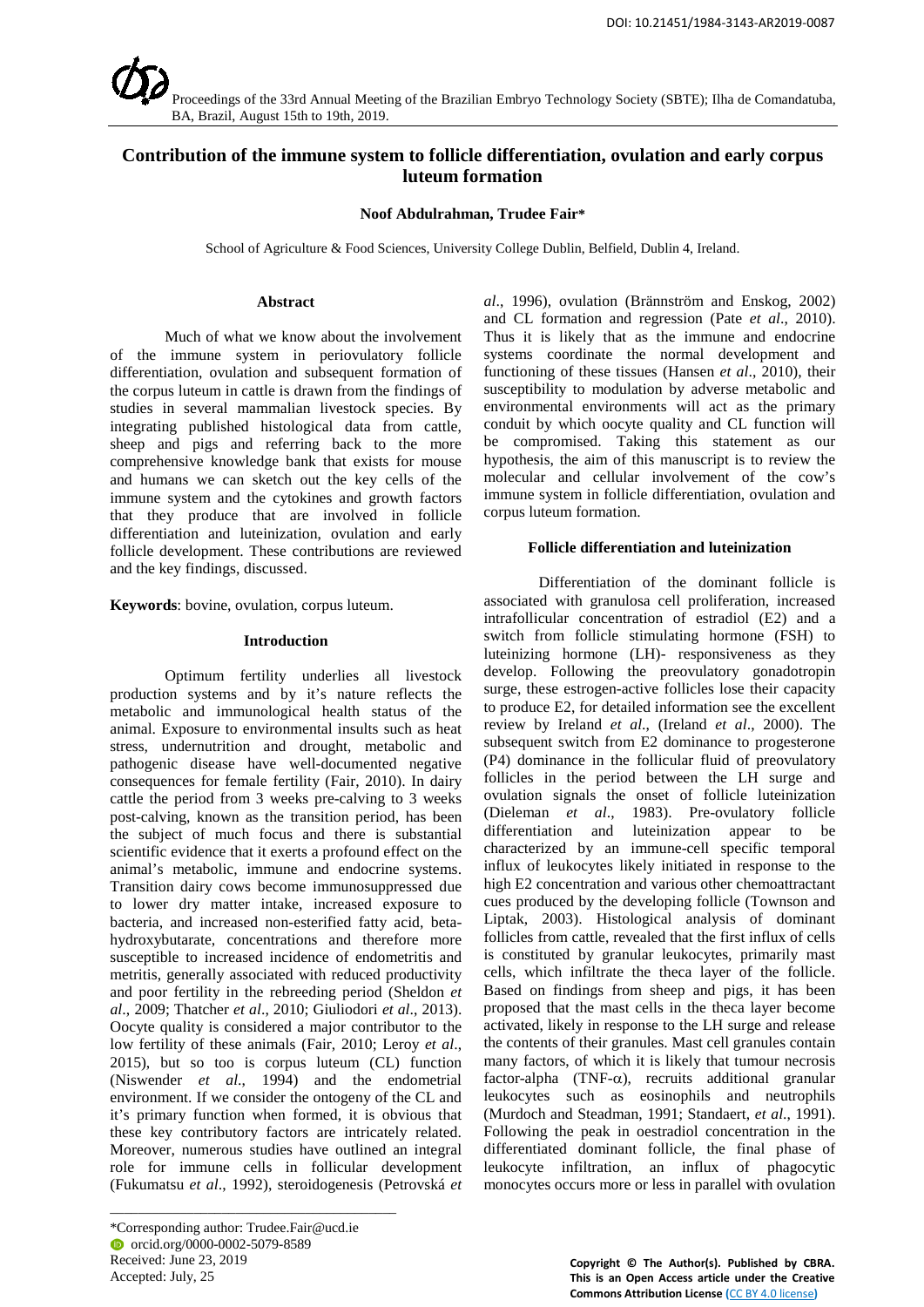(Murdoch and Steadman, 1991; Standaert, *et al*., 1991).

At the molecular level, several reports have detailed the transcriptomic profile of ovarian follicle development in cattle: (Li *et al*., 2009; Gilbert *et al*., 2011; Walsh *et al*., 2012a; Christenson *et al*., 2013; Hatzirodos *et al*., 2014). Deep sequencing analysis of bovine follicular theca and granulosa tissue during preovulatory follicle development, have revealed dynamic expression of many genes within immune-related pathways according to the stage of follicle development. Pathways associated with cell proliferation, tissue vascularization and angiogenesis were overpopulated during follicle differentiation (Walsh *et al*., 2012a), these processes are understood to be carried out by macrophages in the theca layer of the differentiating follicle (Fraser, 2006; Turner *et al*., 2011). Following the surge in the pituitary gonadotrophin LH, preovulatory follicle development is directed away from differentiation and towards luteinization, initiating the earliest stages of CL development (Richards *et al*., 2008). In particular, the LH surge sharply increases the local production of the 2 angiogenic factors, basic fibroblast growth factor (FGF) 2 (Berisha *et al*., 2006) and vascular endothelial growth factor (VEGF) A (Schams *et al*., 2001), as the integrity of the basement membrane between the theca and granulosa-cell layers breaks down (Dieleman *et al*., 1983), the movement of leukocytes from the theca layer into the granulosa tissue is permitted and angiogenesis, required for CL formation is initiated.

#### **Ovulation**

The biochemical events of mammalian ovulation have been likened to an acute inflammatory response, owing to the participation of leucocytes, classical inflammatory mediators as well as proteolytic enzymes (Richards *et al*., 2008). Based on data from studies in mice it is accepted that the initiation of the ovulatory process occurs primarily in granulosa cells (Richards *et al*., 2002; 2008). Indeed, the gene expression profile of bovine peri-ovulatory granulosacells is enriched with factors involved in acute inflammation and immunosurveillance (Walsh *et al*., 2012b). The expression of these factors by the granulosa cells may activate the ovarian innate immune system (Spanel-Borowski, 2011), as evidenced by the detection of acute phase proteins, defensins, interleukins and prostaglandins (PGs) in the pre-ovulatory follicular tissue and fluid (Takeda, 2004; Angelucci *et al*., 2006; Poulsen *et al*., 2019). Based on findings in rats, it is proposed that PGs and leukotrienes stimulate the synthesis and activity of collagenases which act to promote the degradation of the follicle matrix (Murdoch and Gottsch, 2003). While some of these factors may be expressed or secreted by the immune cells immigrating from the theca layer, it is likely that the damaged granulosa cells actively or passively release tissue damage signals initiating a pre-ovulatory inflammatory cascade. Typically an inflammatory cascade involves the activation of endothelial cells and local leucocytes, leading to the recruitment and accumulation of

additional leucocytes, vascular endothelial cells and plasma proteins. Within the peri-ovulatory follicle, the cytokines  $TNF-\alpha$  and interleukin-1 (IL-1) promote inflammatory associated processes, such as an increase in intrafollicular pressure, the activation of proteolytic pathways, collagenases and initiation of angiogenesis and tissue destruction and repair. These processes lead to the reorganization of the follicular stroma, extensive remodelling of the extracellular matrix and loss of the follicle's surface epithelium, which result in a weakening in the follicle so that finally the follicle ruptures, expelling the cumulus enclosed mature oocyte and the follicle is transformed into a wound-like structure, the corpus hemorrhagica.

# *Oocyte maturation*

Ovulation is initiated by the LH surge which acts directly on the theca and mural granulosa cells of the follicle. However, the preovulatory oocyte does not express the LH receptor, and expression in the surrounding cumulus cells is very low (Lawrence *et al*., 1980), therefore the propagation of the LH stimulus throughout the follicle to the oocyte is mediated by secondary molecules, which initiate oocyte maturation. Oocyte maturation comprises expansion and proliferation of the cumulus cell layers, oocyte nuclear maturation, i.e. dissolution of the nuclear membrane and the resumption of meiosis, reorganization of the oocyte cytoplasmic organelles and a dramatic increase in protein synthesis and activation of molecular pathways (Fair, 2003; 2010). The propagators of the LH signal in the preovulatory follicle have been identified as three members of the epidermal growth factor (EGF)-family, the EGF-like peptides amphiregullin (AREG), epiregulin (EREG) and beta-cellulin (BTC) (Park *et al*., 2004). The ovulatory LH surge induces an acute upregulation of the EGF signalling network in mural granulosa cells, which is transmitted to the cumulus cells. This leads to initiation of mural granulosa cell luteinisation, production of an extensive extracellular matrix by cumulus cells and the closure of gap junctional communication between the oocyte and the cumulus cells. At the same time, the meiotic inhibitory signalling network mediated by C-type natriuretic peptide (CNP) and cyclic guanosine monophosphate (cGMP) in mural granulosa and cumulus cells is downregulated, leading to oocyte meiotic maturation (see Richani and Gilchrist for review) (Richani and Gilchrist, 2018). It is noteworthy that the amplification and propagation of the EGF signal from the mural to cumulus cells is dependent on the LH-induced production of  $PGE<sub>2</sub>$  in mural granulosa cells (Shimada *et al*., 2006). Furthermore, oocytes are not directly responsive to EGF-like peptides (Conti *et al*., 2006; Park *et al*., 2004), therefore, the LH/EGF-peptide ovulatory signal is transmitted to the oocyte via the EGF receptor on cumulus cells. It has been hypothesized the acquisition of EGF signalling capabilities by the mural granulosa and cumulus cells is important and likely to represent a milestone in oocyte development and acquisition of competence (Ritter *et al*., 2015).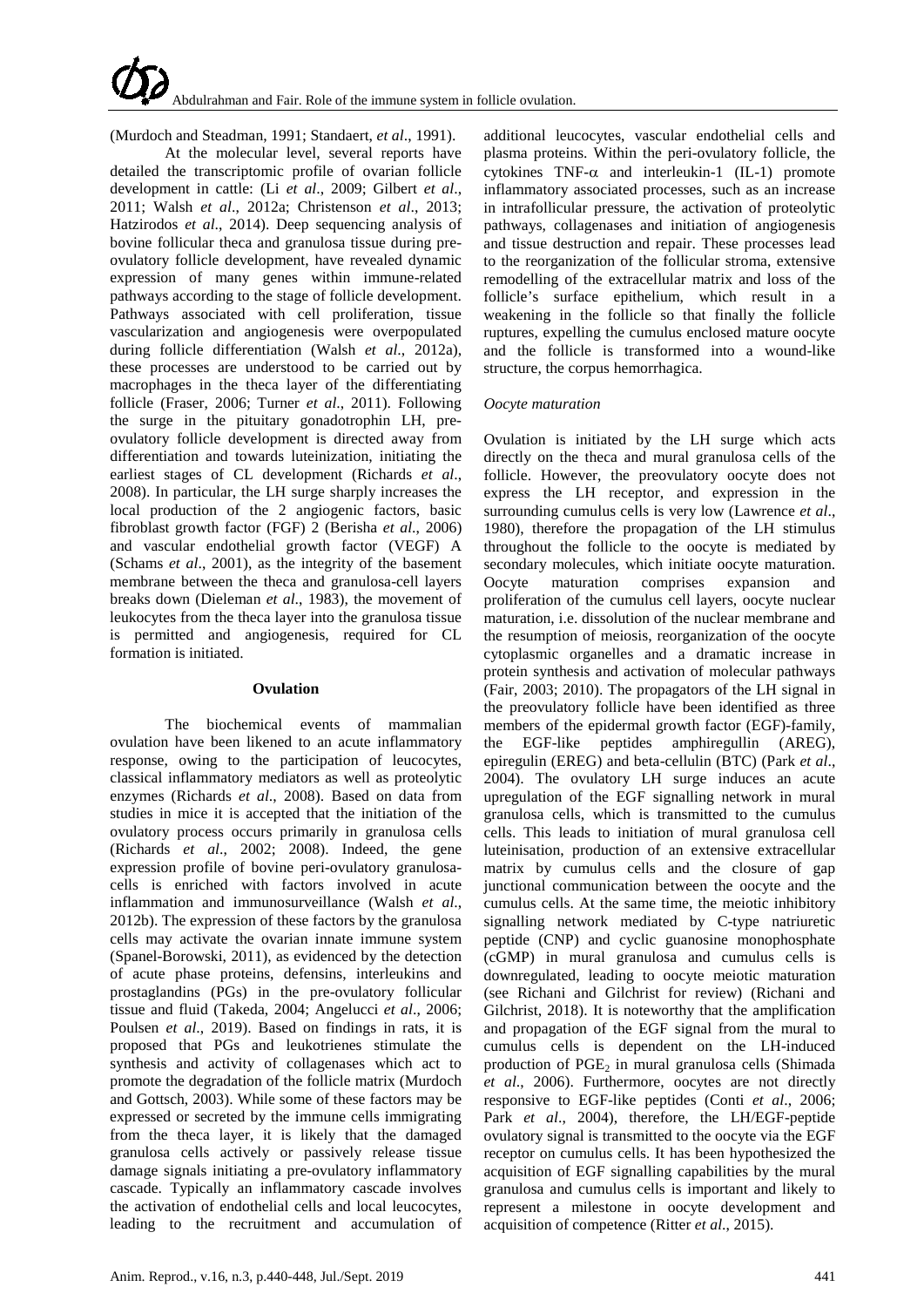# **Corpus Luteum Formation**

The corpus hemorrhagica arises from the collapsed post-ovulatory follicle. Morphologically it resembles a fresh wound, but it is actually heterogeneous in nature, composed of multiple, distinctive cell types including steroidogenic cells, large and small luteal cells, which originate from the granulosa and thecal cells of the follicle ruptured at ovulation, as well as resident and migrating vascular endothelial cells, fibroblasts and immune cells (Lobel and Levy, 1968; Lei, *et al*., 1991; Spanel-Borowski *et al*., 1997; Penny *et al*., 1999; Bauer, *et al*., 2001; Davis and Pate, 2007).

# *Immune system in the developing CL*

Immediately after ovulation, in parallel with the onset of the differentiation of the follicular steroidogenic cells into luteal cells, resolution of the inflammation and consequential tissue damage must occur. This is initiated by immune cells recruited during ovulation (Murdoch and McCormick, 1993; Oakley *et al*., 2010; Watanabe *et al*., 1997; Gaytán *et al*., 1998). Chemoattractant cytokines (e.g., chemokines IL-8 and C-C motif ligand 5 and 2), produced by the endothelial, fibroblast and immune -cells, establish concentration gradients within the CL, which recruit and direct immune cell migration, primarily granulocytes, neutrophils and eosinophils that have originated in the spleen (Penny *et al*., 1999; Lobel and Levy, 1968; Spanel-Borowski *et al*., 1997; Jiemtaweeboon *et al*., 2011; Shirasuna *et al*., 2012). Immune cell migration is also enabled by the expression of ligands on immune cells, which interact with adhesion molecules on endothelial cells. Eosinophils are recognized as actors in the innate immune response to parasitic infections, asthma, and allergic conditions. Therefore, it is interesting to note that there is a rapid influx of eosinophils into the CL shortly after ovulation in cattle (Reibiger and Spanel-Borowski, 2000). The expression of P-selectin on endothelial cells appears to recruit eosinophils into the developing CL (Aust *et al*., 2000; Rohm *et al*., 2002). The arrival of these first responders, appears to be an important, but not essential, stimulus for angiogenesis during the early stages of CL development, as dexamethasone- induced eosinopenia resulted in lowered plasma P4 concentrations and reduced CL VEGFA protein production in cattle (Kliem *et al*., 2013). Moreover, the role of eosinophils appears to be restricted to the repair of the site of follicle rupture and early CL development as they are barely detectable later in the oestrous cycle when the CL is well established, or at the end of the cycle during CL regression (Reibiger and Spanel-Borowski, 2000; Rohm *et al*., 2002; Jiemtaweeboon *et al*., 2011).

Similar to eosinophils, neutrophils are important in the primary, nonspecific stages of acute inflammatory reactions and were also observed in large numbers, along with a high level of IL-8 (a potent neutrophilic chemoattractant), during the early luteal phase (d 1–4 of the estrous cycle) in the CL of cows

(Jiemtaweeboon *et al*., 2011). They too appear to be integral to the resestablishment of the local microvasculature and the promotion of the acute inflammatory cascade, as both PMN and IL-8 were reported to induce angiogenesis in vivo (Koch *et al*., 1992; Komatsu *et al*., 2003) and in vitro (Schruefer *et al*., 2005). These findings were verified in bovine CL tissue in a series of in vitro experiments, where Jiemtaweeboon *et al*. (2011) demonstrated that supernatant from cultures of early CL tissue could induce PMN migration in vitro and increase PMN IL-8 production. Moreover, IL-8 stimulated endothelial cells of the CL to form capillary-like structures, indicating that IL-8 acts as a major PMN chemoattractant and a strong stimulator of angiogenesis in the early CL (Jiemtaweeboon *et al*., 2011). The concept of functional polarization of neutrophils (classic proinflammatory versus novel anti-inflammatory) has been proposed to explain their action in angiogenesis (Fridlender *et al*., 2009). Concomitant with vascular angiogenesis, macrophages and endothelial cells infiltrate the developing CL. The number of macrophages and monocytes in the CL increases during the early stages of development in cows, but they are substantially fewer in number compared to during CL regression (Penny *et al*., 1999; Lawler *et al*., 1999; Townson *et al*., 2002). In response to local cytokines and other signals, macrophages differentiate to acquire a functional phenotype that is specific to the requirements of the tissue. Within the developing CL, these cells produce and secrete various cytokines, such as TNF-α, interferon gamma, interleukins, PGs and angiogenic growth factors (Sakumoto *et al*., 2000; Townson and Liptak, 2003). The cytokine, TNF, is a potent stimulator of luteal PGs including PGF2α, PGE2 and PGI2 (Benyo and Pate, 1992; Sakumoto *et al*., 2000). Thus, TNF-α and TNF-induced PGE2 have been proposed as key regulators of CL vascularization (Okuda and Sakumoto, 2003; Korzekwa *et al*., 2008). A defined role for macrophages in promoting the vascularization of the developing CL is further substantiated by the findings of conditional macrophage ablation studies in mice, where it was shown that the ablation of macrophages in the early CL disrupted the ovarian vasculature and CL integrity (Turner *et al*., 2011).

There is very little evidence to suggest an essential involvement of T lymphocytes in the repair of the ovulatory site or the formation of the new CL. In fact, reports from several species, including bovine (Penny *et al*., 1999), buffalo (Ramadan *et al*., 2001), human (Best *et al*., 1996), pigs (Standaert *et al*., 1991) and sheep (Cavender and Murdoch, 1988), are equivacol in their descriptions of low numbers of  $CD4<sup>+</sup>$  and  $CD8<sup>+</sup>$  T lymphocytes in early to late luteal phase CL tissue and infiltration of larger populations during CL regression.

While, the immediate response to follicle differentiation, E2 production, the LH surge and subsequent ovulation is characterized by large numbers of PMN and macrophages, a substantial influx of endothelial cells also occurs. Moreover, these endothelial cells form the greatest cohort of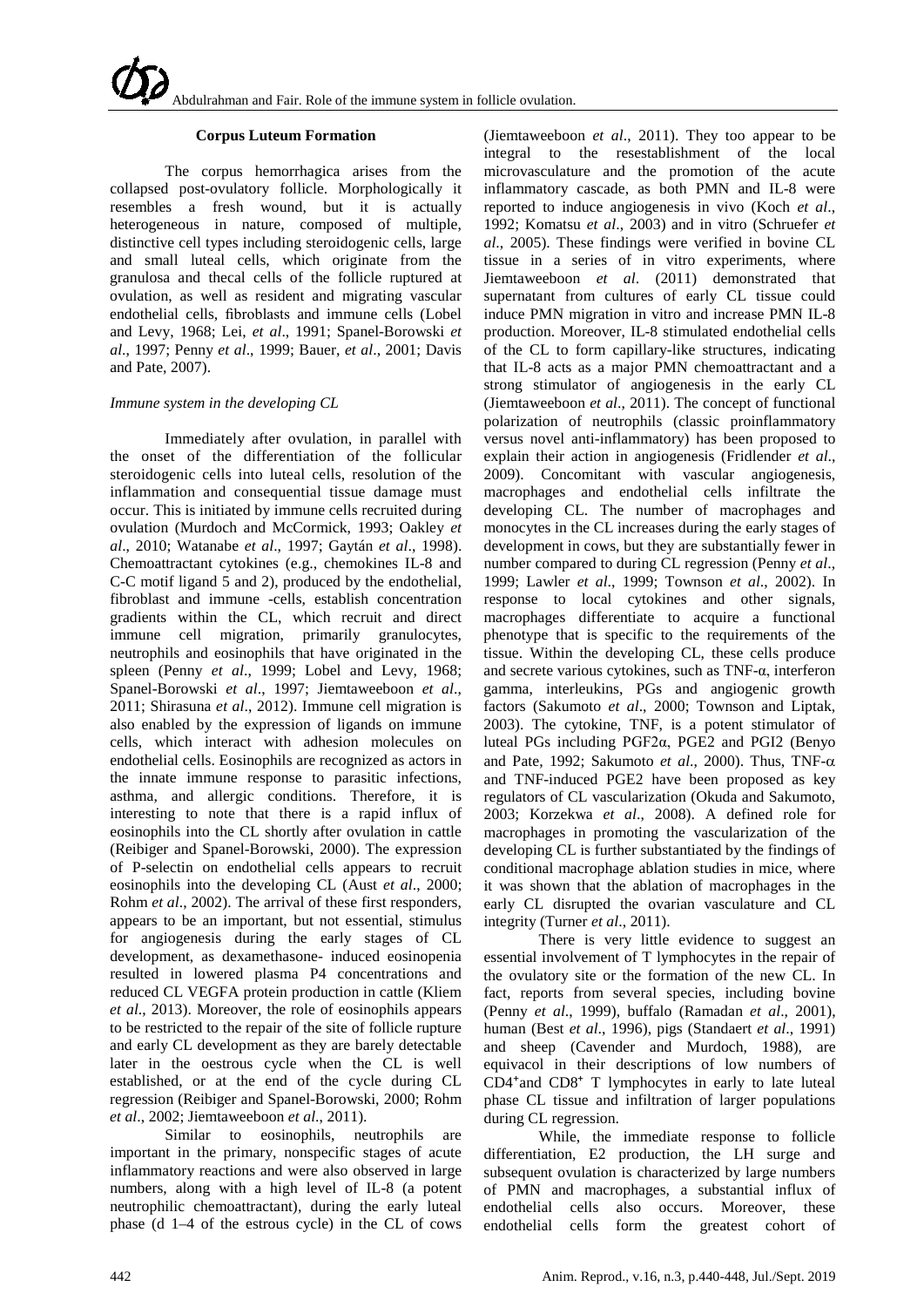proliferating cells in the early CL (Townson and Liptak, 2003; Reynolds and Redmer, 1999). Microvascular growth and development occur at an extremely rapid pace in female reproductive tissues and these tissues are highly vascular when mature. For example, most (~50– 85%) of luteal cell proliferation occurs in the microvascular compartment (Reynolds *et al*., 1992; Reynolds *et al*, 1998). As a result, in the mature CL, microvascular pericytes and endothelial cells comprise 50–70% of the total cell population (Farin *et al*., 1986; Lei *et al*., 1991)

# *Angiogenesis in the CL*

In the ovary, the re-establishment of the luteal tissue microvasculature from pre-existing capillaries is a complex process that is necessary for the delivery of adequate levels of hormones and lipoprotein bound cholesterol into and out of the CL and ovary (Cherry *et al*., 2008) and is regulated by a number of growth factors. In cattle, peak expression of VEGF, its receptor VEGFR-2, FGF2, insulin-like growth factor (IGF), angiopoietin (ANPT) and hypoxia-inducible factor (HIF) family members has been reported from Day 0 - 4 of the oestrous cycle (Berisha *et al*., 2016; 2017; Castilho *et al*., 2019). The upregulation of these particular factors implies their particular importance for angiogenesis and maintenance of capillary structures during final follicle maturation and early CL development (Berisha *et al*., 2016). Luteal expression of VEGF occurs primarily in steroidogenic cells (granulose-lutein cells) and is regulated primarily by oxygen (Tropea *et al*., 2006). Hypoxia strongly induces angiogenesis, most likely through the HIF1–VEGF signalling pathway. Nitric oxide (NO) is produced by endothelial cells of luteal arterioles and capillaries; it is a potent vasodilator and stimulates endothelial cell proliferation, VEGF production and angiogenesis (Reynolds *et al*., 2000; Reynolds and Redmer, 1999). The purpose of luteal arteriole and capillary vasodilation is to facilitate increased blood flow and consequently delivery of peripheral immune cells to this site of tissue repair, regeneration and proliferation in the ovary. It is suggested that both FGF2 and VEGF play complementary roles in luteal angiogenesis (Robinson *et al*., 2009) as, FGF2 has also been shown to promote endothelial cell proliferation and appears to be critical to the initiation of the formation of the endothelial network in the bovine CL (Woad *et al*., 2009; Robinson *et al*., 2009). Furthermore, the suppression of VEGFA or FGF2 expression during the early luteal phase in cattle reportedly inhibited endothelial cell proliferation and reduced plasma P4 concentration (Kuhnert *et al*., 2008; Yamashita *et al*., 2008). A body of evidence also exists for a role for prostaglandins, including the luteolytic prostaglandin (PG)  $F2\alpha$  in promoting CL vascularization and supporting CL growth. Indeed  $PGF2\alpha$  has been shown to positively affect VEGF, FGF2, and P4 secretion in the bovine CL (Zalman *et al*., 2012; Miyamoto *et al*., 2010).

# **Maintenance of the corpus luteum**

The LH surge is the main trigger of ovulation and luteinization. Progesterone regulates the length of the estrus cycle by influencing the timing of the luteolytic PGF2 $\alpha$  signal from the endometrium see review (Mishra and Palai, 2014). Furthermore, there is evidence to suggest that P4 may affect the secretory function of the bovine CL in a stage-dependent fashion, in an autocrine and paracrine manner that may be dependent on cell-to-cell contact and cellular makeup (Skarzynski and Okuda, 1999). For example, P4 affects the function of the early and mid CL in cattle (Skarzynski and Okuda, 1999; Duras *et al*., 2005), stimulating P4, oxytocin and prostaglandin secretion in the early CL, but later this is reversed as P4 inhibits PGF2a secretion in the mature CL. Recent studies have demonstrated that intra-luteal P4 is one of the most important factors supporting maintenance of the CL, acting to suppress apoptosis in bovine luteal cells through the inhibition of Fas and caspase-3 mRNA expression and inhibition of caspase-3 activation (Rueda *et al*., 2000; Okuda *et al*., 2004). Progesterone may also act to keep ovarian immune cells in check, by supressing T lymphocyte proliferation (Cannon *et al*., 2003).

# **Corpus Luteum Regression**

In the absence of an embryo(s) in the uterus, the process of CL regression begins on day 16 of the oestrous cycle in cattle (McCracken *et al*. 1999). Apoptosis of luteal cells and CL vascular regression are regulated by many different factors, however, in most species, uterine prostaglandin alpha ( $PGF2\alpha$ ) acts as the principal trigger for luteolysis. Although, it should be pointed out that there has been some debate about its direct action within the CL (Skarzynski and Okuda, 1999; Pate, 2003; Arosh *et al*., 2016). Nevertheless, PGF2α has been proven to acutely decrease P4 secretion by inhibiting 3ß-Hydroxysteroid dehydrogenase (3ßHSD) and steroid acute regulatory protein (StAR) mRNA expression and other rate-limiting steroidogenic enzymes in vivo (Tsai and Wiltbank, 1998; Atli *et al*., 2012), The process of luteolysis are understood to proceed with PGF2α induced angiolysis and vasoconstriction which limits the oxygen and nutrient supply to the tissue during luteolysis. Corpus luteum expression of members of the endothelin-1 (EDN1) system (EDN1, EDN converting enzymes, and EDNA and EDNB receptors) is upregulated by PGF2 α (Mamluk *et al*., 1999; Klipper *et al*., 2010) during luteal regression (Klipper *et al*. 2004; Choudhary *et al*., 2005; Rosiansky-Sultan *et al*., 2006). Meanwhile mediators of PGF2 α luteolysis, i.e., vasoactive peptides, i.e. angiotensin II and atrial natriuretic peptide, trigger the luteolytic cascade, decrease blood flow and consequently inhibit P4 secretion (Shirasuna *et al*., 2004). Endothelin 1 is believed to participate in luteal regression, by promoting leucocyte migration and stimulating macrophages to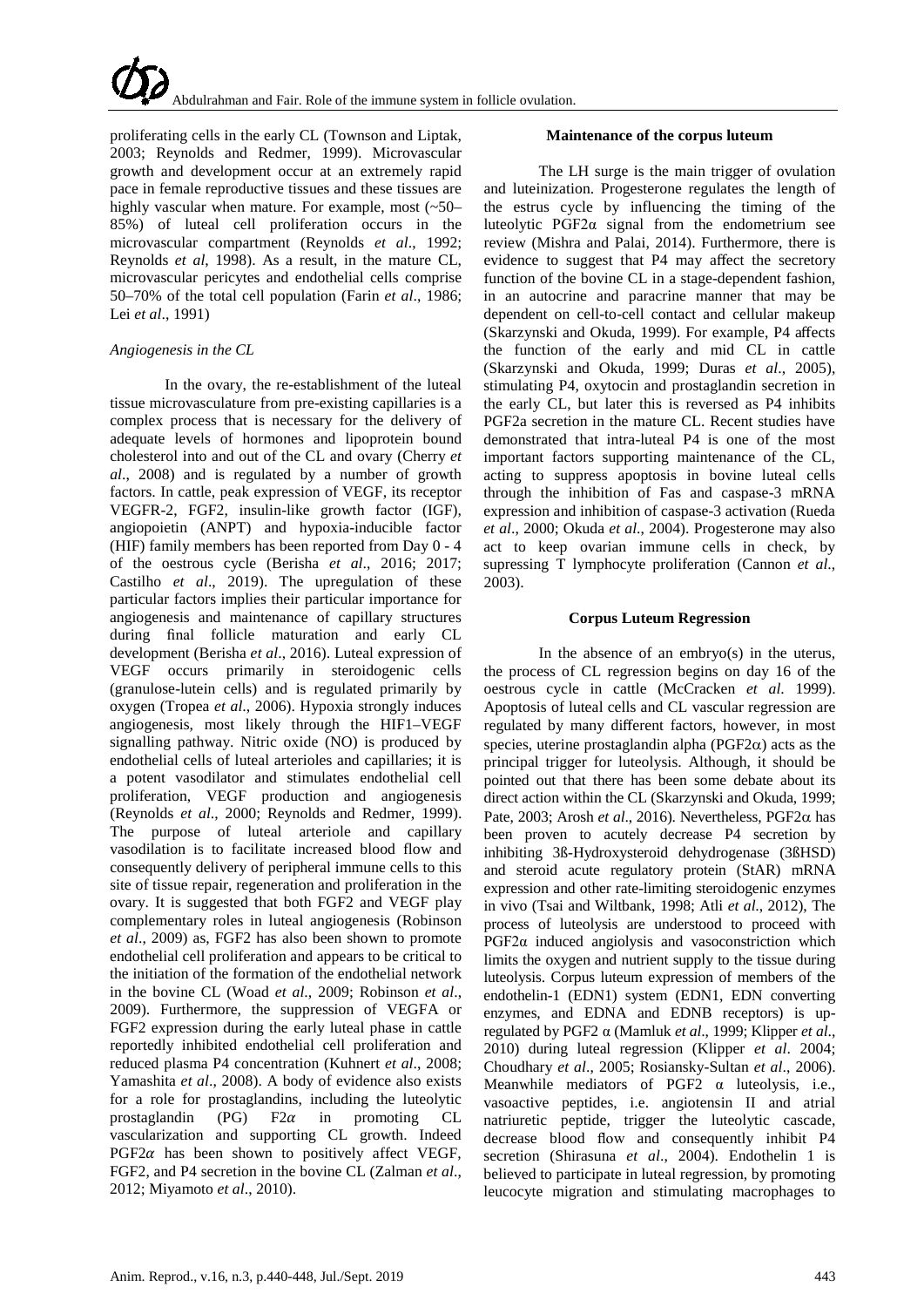

release cytokines, e.g. TNF- $\alpha$  and interferon-gamma (IFN-γ) (Girsh, *et al*., 1996); for review see also Smith and Meidan, 2014. Reportedly, TNF, TNF death receptors (TNF-RI), Fas and IFNγ mRNA expression is significantly increased during luteolysis in bovine CL (Korzekwa *et al*., 2008). Because of the ability of these cytokines to induce apoptosis in CL endothelial cells, they have been proposed as key regulators of bovine luteolysis (Okuda *et al*., 1999; Hojo *et al*., 2010). Additionally, cytokine membrane receptors, second messengers, including calcium ions and regulatory proteins are involved in apoptosis of steroidogenic and endothelial CL cells (Petroff, and Pate, 2001).

# *Immune cells in CL regression*

Luteal regression has been likened to an acute inflammatory process because of the short duration of luteolysis, the characteristic immune cell infiltration (neutrophils, macrophages, and T lymphocytes) and the dramatic change in vascular diameter and blood flow (Shirasuna *et al*., 2012). Many reports from several species describe an increase in lymphocytes or macrophages in the CL during luteolysis. Endothelial cell secretion of Monocyte chemoattractant protein 1 (also known as chemokine ligand 2 or CCL2), in direct response to TNF and IFN-γ stimulation, has been implicated in the recruitment of immune cells into the CL during luteal regression (Townson *et al*., 2002). In particular, macrophages and T lymphocytes, are proposed to play a central role in structural and functional CL regression (Best *et al*., 1996; Penny *et al*., 1999; Bauer *et al*., 2001; Townson, *et al*., 2002; Pate *et al*., 2010). The phenotypes of T lymphocytes resident in the bovine CL were previously quantified before and after the induction of luteal regression. Prior to regression, and in contrast to their ratio in peripheral blood, the proportion of CD8<sup>+</sup>-resident T cells was greater than CD4<sup>+</sup>-resident T cells, however there was no difference in the proportion of  $\gamma\delta^+$ lymphocytes in the CL compared to peripheral blood, nor was the proportion altered during luteal regression (Poole and Pate, 2012). The proportion of CD4<sup>+</sup> Foxp3<sup>+</sup> cells (i.e., T regulatory cells) was greater in a functional CL, compared to a CL induced to regress. This lead the Authors, to propose that  $F\alpha p3^+$  cells may control the actions of activated resident T lymphocytes to prevent premature luteal regression, but once luteal regression is initiated, a decline in the proportion the  $F\alpha p3^+$  cells weakens the inhibitory action on T lymphocytes, permitting their release of cytokines that may induce luteal cell death. In addition, the arrival of large numbers of monocytes, macrophages, and other cell types that create an inflammatory environment may augment the activity of the resident T lymphocytes.

It is truly remarkable that the activity of immune cells during luteolysis is confined to the CL and does not spread to the whole ovary, such tight control of inflammation ensures that CL tissue degradation remains localized with no effects on the surrounding tissue.

# **Conclusion**

It is well recognized that cattle require an appropriately functioning immune system for a swift and healthy recovery from parturition. The extent to which the maternal immune system is involved in bovine fertility is somewhat overlooked, yet it's significant role in creating an appropriate microenvironment for final oocyte maturation, gamete transport and early embryo development reminds us that the immune system is intricately integrated in to the first stages of establishing pregnancy. Therefore, when seeking to optimize cow fertility, we should think first of the animal's immune system and try to maintain its integrity, particularly in husbandry situations that expose the animal to significant metabolic and physiological stress.

# **Author contributions**

NAKA: Funding acquisition, Writing – original draft (Noof Abdulrahman K Al Rabiah); TF: Conceptualization, Supervision, Writing – original draft, Writing – review  $&$  editing.

# **Conflict of interest**

Authors declare no conflicts of interest.

#### **Acknowledgments and Funding disclosure statement**

NA is funded by the Saudi Arabian Culture Bureau.

#### **References**

**Angelucci, S, Ciavardelli D, Di Giuseppe F, Eleuterio E, Sulpizio M, Tiboni GM, Giampietro F, Palumbo P, Di Ilio C**. 2006. Proteome analysis of human follicular fluid. *Biochim Biophys Acta*, 1764(11):1775-1785.

**Arosh, JA, Sakhila KB, McCracken JA**. 2016. Novel concepts on the role of prostaglandins on luteal maintenance and maternal recognition and establishment of pregnancy in ruminants. *J Dairy Sci*, 99(7):5926-5940.

**Atli MO, Bender RO, Mehta V, Bastos MR, Luo W, Vezina CM Wiltbank MC**. 2012. Patterns of gene expression in the bovine corpus luteum following repeated intrauterine infusions of low doses of prostaglandin F2alpha1. *Biol Reprod*, 86(4):1-13.

**Aust G, Heider SU, Hmeidan FA, Blumenauer V, Spanel-Borowski K**. 2000. Eosinophils in the human corpus luteum: the role of RANTES and eotaxin in eosinophil attraction into periovulatory structures. *Mol Hum Reprod*, 6(12):1085-1091.

**Bauer M, Reibiger I, Spanel-Borowski K**. 2001. Leucocyte proliferation in the bovine corpus luteum. *Reproduction*, 121(2):297-305.

**Benyo DF, Pate JL**. 1992. Tumor necrosis factor-α alters bovine luteal cell synthetic capacity and viability. *Endocrinology*, 130:854-860.

**Berisha B, Steffl M, Amselgruber W, Schams D**.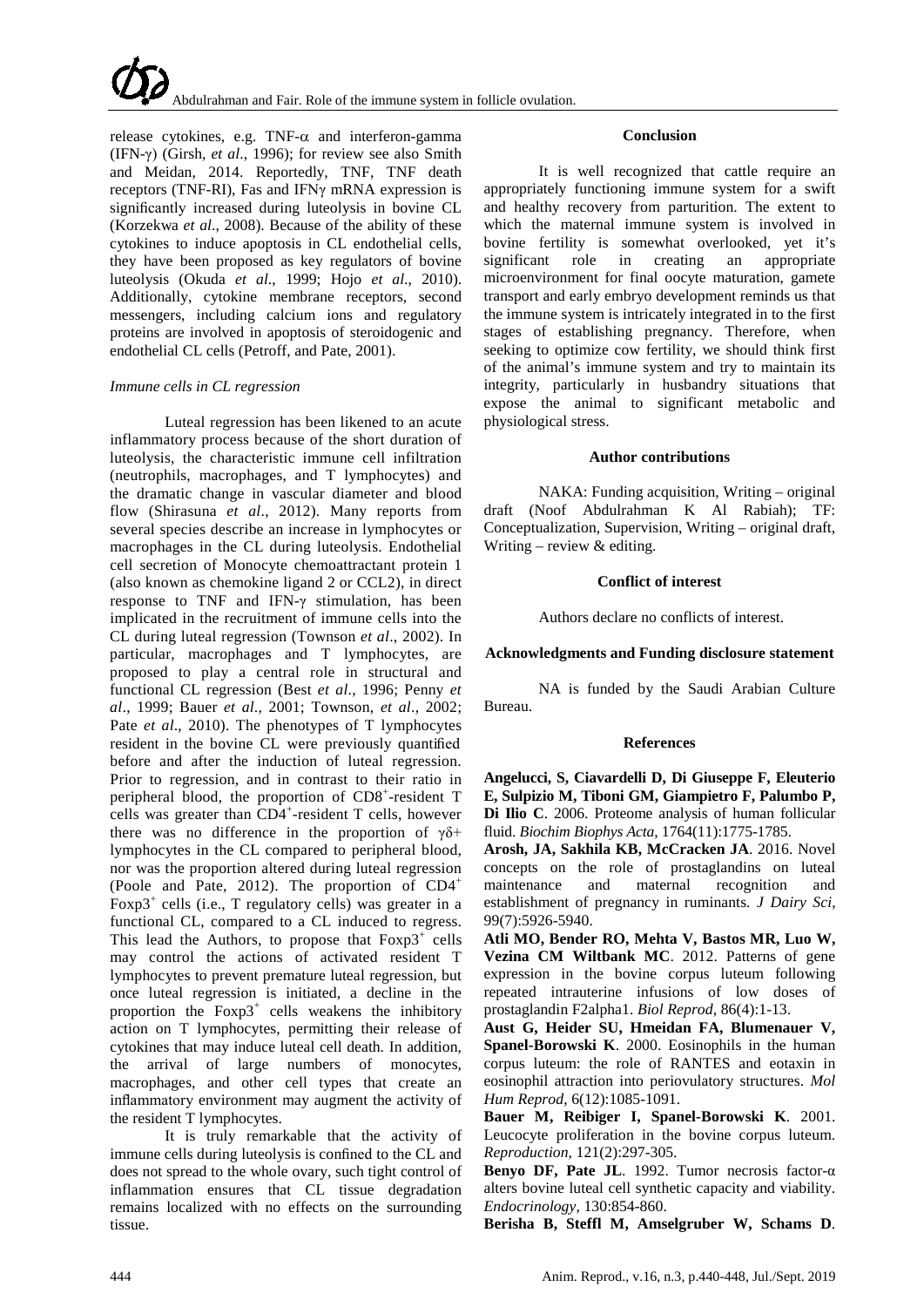2006. Changes in Fibroblast growth factor 2 and its receptors in bovine follicles before and after GnRH<br>application and after ovulation. Reproduction application and 131(2):319-329.

**Berisha B, Schams D, Rodler D, Pfaffl MW**. 2016. Angiogenesis in The Ovary - The most important regulatory event for follicle and corpus luteum development and function in cow - An Overview. *Anat Histol Embryol*, 45(2):124-130.

**Berisha B, Schams D, Rodler D, Sinowatz F, Pfaffl MW**. 2017. Expression pattern of HIF1alpha and vasohibins during follicle maturation and corpus luteum function in the bovine ovary. *Reprod Domest Anim*, 52(1):130-139.

**Best CL, Pudney J, Welch WR, BurgerN Hill JA**. 1996. Localization and characterization of white blood cell populations within the human ovary throughout the menstrual cycle and menopause. *Hum Reprod*, 11(4):790-797.

**Brännström M, Enskog A**. 2002. Leukocyte networks and ovulation. *J Reprod Immunol*, 57(1-2):47-60.

**Cannon, MJ, Petroff MG, Pate JL**. 2003. Effects of prostaglandin F2alpha and progesterone on the ability of bovine luteal cells to stimulate T lymphocyte proliferation. *Biol Reprod*, 69(2):695-700.

**Castilho ACS, Dalanezi FM, Franchi FF, Price CA, Ferreira JCP, Trevisol E, Buratini J**. 2019. expression of fibroblast growth factor 22 (FGF22) and Its receptor, FGFR1B, during development and regression of bovine corpus luteum. *Theriogenology*, 125:1-5.

**Cavender JL, Murdoch WJ**. 1988. Morphological studies of the microcirculatory system of periovulatory ovine follicles. *Biol Reprod*, 39(4):989-997.

**Cherry JA, Hou X, Rueda BR, Davis JS, Townson DH**. 2008. Microvascular endothelial cells of the bovine corpus luteum: a comparative examination of the estrous cycle and pregnancy. *J Reprod Dev*, 54(3):183-191.

**Choudhary E, Sen A, Inskeep KE, Flores JA**. 2005. Developmental sensitivity of the bovine corpus luteum to prostaglandin F2alpha (PGF2alpha) and endothelin-1 (ET-1): Is ET-1 a mediator of the luteolytic actions of PGF2alpha or a tonic inhibitor of progesterone secretion?. *Biol Reprod*, 72(3):633-642.

**Christenson LK., Gunewardena S, Hong X, Spitschak M, Baufeld A, Vanselow J**. 2013. research resource: preovulatory LH surge effects on follicular theca and granulosa transcriptomes. *Mol Endocrinol*, 27(7):1153-1171.

**Conti M, Hsieh M, Park JY, Su YQ**. 2006. Role of the epidermal growth factor network in ovarian follicles. *Mol Endocrinol*, 20(4):715-723.

**Davis TL, Pate JL**. 2007. bovine luteal cells stimulate proliferation of major histocompatibility nonrestricted gamma delta T cells. *Biol Reprod*, 77(6):914-922.

**Dieleman SJ, Kruip TA, Fontijne P, de Jong WH, van der Weyden GC**. 1983. Changes in oestradiol, progesterone and testosterone concentrations in follicular fluid and in the micromorphology of preovulatory bovine follicles relative to the peak of luteinizing hormone. *J Endocrinol*, 97(1):31-42.

**Duras M, Brzósko E, Kotwica J. 2005.** Influence of progesterone, pregnenolone and 17betapregnenolone and 17betahydroxyprogesterone on the function of bovine luteal cells treated with luteinizing hormone, noradrenaline and prostaglandin E2. *Pol J Vet Sci*, 8(2):113-119.

**Fair T**. 2003. follicular oocyte growth and acquisition of developmental competence. *Anim Reprod Sci*, 78(3- 4):203-216.

**Fair T**. 2010. Mammalian oocyte development: checkpoints for competence. *Reprod Fertil Dev*, 22(1):13-20.

**Farin, CE, Moeller CL, Sawyer HR, Gamboni F, Niswender GD**. 1986. Morphometric analysis of cell types in the ovine corpus luteum throughout the estrous cycle. *Biol Reprod*, 35(5):1299-1308.

**Fraser HM**. 2006. Regulation of the ovarian follicular vasculature. *Reprod Biol Endocrinol*, 18(4):1477-7827.

**Fridlender ZG, Sun J, Kim S, Kapoor V, Cheng G, Ling L, Worthen GS, Albelda SM**. 2009. polarization of tumor-associated neutrophil phenotype by TGF-Beta: "N1" versus "N2" TAN. *Cancer Cell*, 16(3):183-194.

**Fukumatsu Y, Katabuchi H, Naito M, Takeya M, Takahashi K, Okamura K**. 1992. Effect of macrophages on proliferation of granulosa cells in the ovary in rats. *J Reprod Fertil*, 96(1):241-249.

**Gaytán F, Morales C. García-Pardo L, Reymundo C, Bellido C, Sánchez-Criado JE**. 1998. Macrophages, cell proliferation, and cell death in the human menstrual corpus luteum. *Biol Reprod*, 59(2):417-425.

**Gilbert I, Claude R, Dieleman S, Blondin P, Sirard MA**. 2011. Transcriptional effect of the LH surge in bovine granulosa cells during the peri-ovulation period. *Reproduction*, 141(2):193-205.

**Girsh E, Milvae RA, Wang W, Meidan R**. 1996. effect of endothelin-1 on bovine luteal cell function: role in prostaglandin F2alpha-induced antisteroidogenic action. *Endocrinology*, 137(4):1306-1312.

**Giuliodori MJ, R. Magnasco P, Becu-Villalobos D, Lacau-Mengido IM, Risco CA, de la Sota RL**. 2013. Clinical Endometritis in an argentinean herd of dairy cows: risk factors and reproductive efficiency. *J Dairy Sci*, 96(1):210-218.

**Hansen TR, Henkes LK, Ashley RL, Bott RC, Antoniazzi AQ, Han H**. 2010. Endocrine actions of interferon-tau in ruminants. *Soc Reprod Fertil Suppl*, 67:325-340.

**Hatzirodos N, Irving-Rodgers HF, Hummitzsch K, Harland ML, Morris SE, Rodgers RJ**. 2014. Transcriptome profiling of granulosa cells of bovine ovarian follicles during growth from small to large antral sizes. *BMC Genomics*, 15(24):1471-2164.

**Hojo T, Akihiro O, Lee SH, Acosta TJ, Okuda K**. 2010. effects of tumor necrosis factor  $\alpha$  and interferon  $\gamma$ on the viability and MRNA expression of TNF receptor type I in endothelial cells from the bovine corpus luteum. *J Reprod Dev*, 56(5):515-519.

**Ireland JJ, Mihm M, Austin E, Diskin MG, Roche JF**. 2000. Historical perspective of turnover of dominant follicles during the bovine estrous cycle: key concepts, studies, advancements, and terms. *J Dairy Sc*i, 83(7):1648-1658.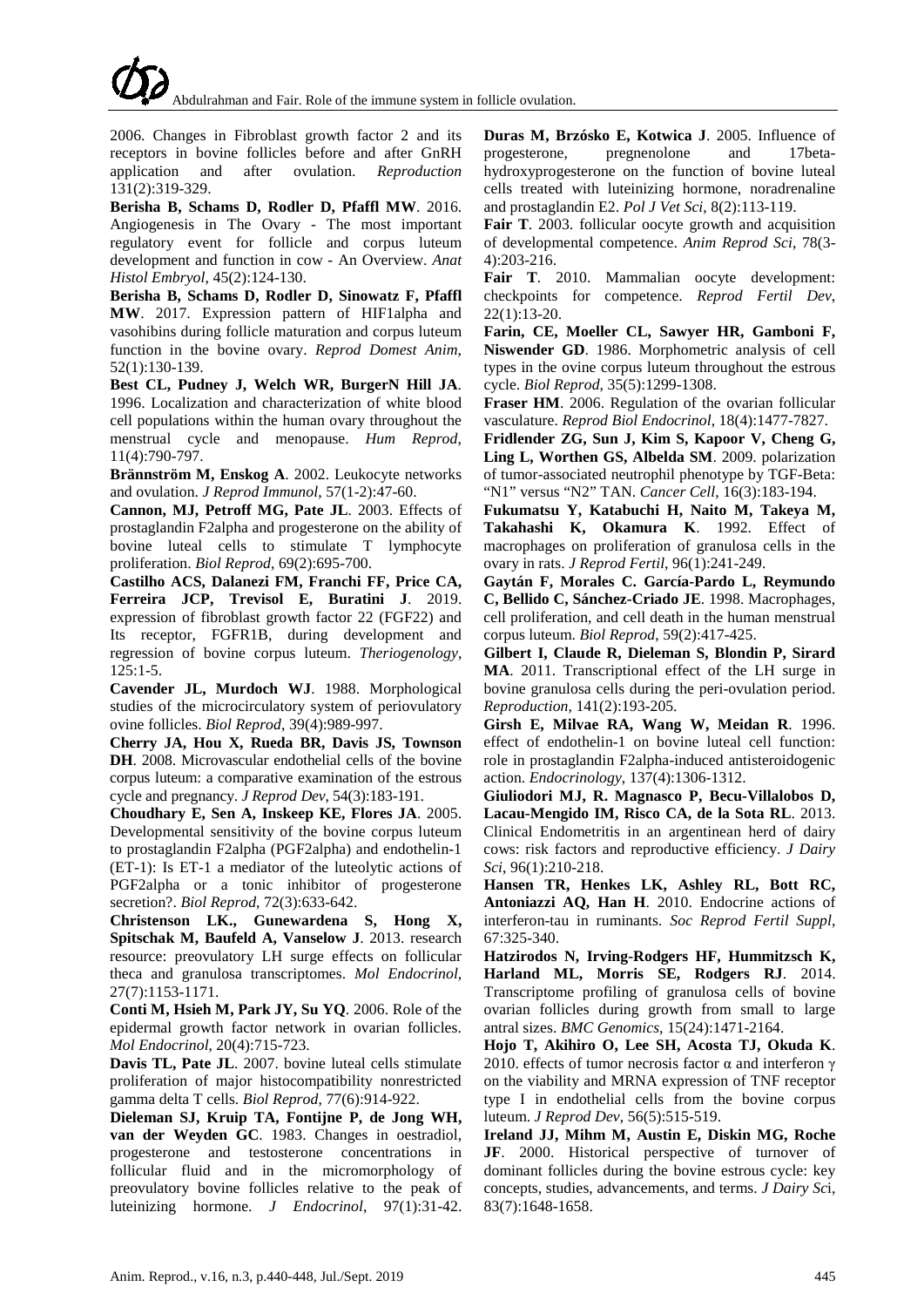**Jiemtaweeboon S, Shirasuna K, Nitta A, Kobayashi A, Schuberth HJ, Shimizu T, Miyamoto A**. 2011. Evidence That polymorphonuclear neutrophils infiltrate into the developing corpus luteum and promote angiogenesis with interleukin-8 in the cow. *Reprod Biol Endocrinol*, *7*9(9):1477-7827.

**Kliem H, Rodler D, Ulbrich SE, Sinowatz F, Berisha B, Meyer HHD, Schams D**. 2013. Dexamethasoneinduced eosinopenia is associated with lower progesterone production in cattle. *Reprod Domest Anim*, 48(1):137-148.

**Klipper E, Gilboa T, Levy N, Kisliouk T, Spanel-Borowski K, Meidan R**. 2004. Characterization of endothelin-1 and nitric oxide generating systems in corpus luteum-derived endothelial cells. *Reproduction*, 128(4):463-73.

**Klipper E, Levit A, Mastich Y, Berisha B, Schams D, Meidan R**. 2010. Induction of endothelin-2 expression by luteinizing hormone and hypoxia: possible role in bovine corpus luteum formation. *Endocrinology*, 151(4):1914-1922.

**Koch AE, Polverini PJ, Kunkel SL, Harlow LA, DiPietro LA, Elner VM, Elner SG, Strieter RM**. 1992. Interleukin-8 as a macrophage-derived mediator of angiogenesis. *Science*, 258(5089):1798-1801.

**Komatsu K, Manabe N, Kiso M, Shimabe M, Miyamoto H**. 2003. Changes in localization of immune cells and cytokines in corpora lutea during luteolysis in murine ovaries. *J Exp Zool A Comp Exp Biol*, *Part A*, 296(2):152-159.

**Korzekwa A, Murakami S, Wocławek-Potocka I, Bah MM, Okuda K, Skarzynski DJ**. 2008. The influence of tumor necrosis factor  $\alpha$  (TNF) on the secretory function of bovine corpus luteum: TNF and its receptors expression during the estrous cycle. *Reprod Biol*, 8(3):245-262.

**Kuhnert F, Tam BYY, Sennino B, Gray JT, Yuan J, Jocson A, Nayak NR, Mulligan RC, McDonald D, Kuo CJ**. 2008. Soluble receptor-mediated selective inhibition of vegfr and pdgfrbeta signaling during physiologic and tumor angiogenesis. *Proc Natl [Acad](https://www.ncbi.nlm.nih.gov/pubmed/?term=Soluble+receptor-mediated+selective+inhibition+of+vegfr+and+pdgfrbeta+signaling+during+physiologic+and+tumor+angiogenesi) Sci U S [A,](https://www.ncbi.nlm.nih.gov/pubmed/?term=Soluble+receptor-mediated+selective+inhibition+of+vegfr+and+pdgfrbeta+signaling+during+physiologic+and+tumor+angiogenesi)* 105(29):10185-10190.

**Lawler DF, Hopkins J, Watson ED**. 1999. Immune cell populations in the equine corpus luteum throughout the oestrous cycle and early pregnancy: an immunohistochemical and flow cytometric study. *J Reprod Fertil*, 117(2):281-290.

**Lawrence TS., Dekel N, Beers WH**. 1980. Binding of human chorionic gonadotropin by rat cumuli oophori and granulosa cells: a comparative study. *Endocrinology*, 106(4):1114-1118.

**Lei ZM, Chegini N, Rao CV**. 1991. Quantitative cell composition of human and bovine corpora lutea from various reproductive states. *Biol Reprod*, 44(6):1148- 1156.

**Leroy JLMR, Valckx SDM, Jordaens L, De Bie J, Desmet KLJ, Van Hoeck V, Britt JH, Marei WF, Bols PEJ**. 2015. Nutrition and maternal metabolic health in relation to oocyte and embryo quality: critical views on what we learned from the dairy cow model. *Reprod Fertil Dev*, 27(4):693-703.

**Li Q, Jimenez-Krassel F, Ireland JJ, and Smith GW**.

2009. Gene expression profiling of bovine preovulatory follicles: gonadotropin surge and prostanoid-dependent up-regulation of genes potentially linked to the ovulatory process. *Reproduction*, 137(2):297-307.

**Lobel BL, Levy E**. 1968. Enzymic correlates of development, secretory function and regression of follicles and corpora lutea in the bovine ovary. *Acta Endocrinol (Copenh), Suppl*, 132:5-63.

**Mamluk R, Levy N, Rueda B, Davis JS, Meidan R**. 1999. Characterization and regulation of type a endothelin receptor gene expression in bovine luteal cell types. *Endocrinology*, 140(5):2110-2116.

**Mishra S, Palai T**. 2014. Steroidogenesis in luteal cell: a critical pathway for progesterone production. *J Invest Biochem*, 3(4):170-172.

**Miyamoto A, Shirasuna K, Shimizu T, Bollwein H, Schams D**. 2010. Regulation of corpus luteum development and maintenance: specific roles of angiogenesis and action of prostaglandin F2alpha. *Soc Reprod Fertil Suppl*, 67:289-304.

**Murdoch WJ, Steadman LE**. 1991. Investigations concerning the relationship of ovarian eosinophilia to ovulation and luteal function in the sheep. *Am J Reprod Immunol*, 25(2):81-87.

**Murdoch WJ, McCormick RJ**. 1993. Mechanisms and Physiological implications of leucocyte chemoattraction into periovulatory ovine follicles. *Reproduction*, 97(2):375-380.

**Murdoch WJ, Gottsch ML**. 2003. Proteolytic mechanisms in the ovulatory folliculo-luteal transformation. *Connect Tissue Res*, 44(1):50-57.

**Niswender GD., Juengel JL, McGuire WJ, Belfiore CF, Wiltbank MC**. 1994. Luteal function: the estrous cycle and early pregnancy. *Biol Reprod*, 50(2):239-247.

**Oakley OR, Kim HY, El-Amouri I, Lin PCP, Cho J, Bani-Ahmad M, Ko C**. 2010. periovulatory leukocyte infiltration in the rat ovary. *Endocrinology*, 151(9):4551-4559.

**Okuda K, Sakumoto R, Uenoyama Y, Berisha B, Miyamoto A, Schams D**. 1999. Tumor necrosis factor alpha receptors in microvascular endothelial cells from bovine corpus luteum. *Biolf Reprod*, 61(4):1017-1022.

**Okuda K, Sakumoto R**. 2003. Multiple roles of TNF super family members in corpus luteum function. *Reprod Biol Endocrinol*, 1:95.

**Okuda K, Korzekwa A, Shibaya M, Murakami S, Nishimura R, Tsubouchi M, Woclawek-Potocka I, Skarzynski DJ**. 2004. Progesterone is a suppressor of apoptosis in bovine luteal cells. *Biol of Reprod*, 71(6):2065-2071.

**Park, JY, Su YQ, Ariga M, Law E, Jin CSL, Conti M**. 2004. EGF-like growth factors as mediators of LH action in the ovulatory follicle. *Science*, 303(5658):682- 684.

**Pate JL**. 2003. Lives in the Balance: responsiveness of the corpus luteum to uterine and embryonic signals. *Reprod Suppl*, 61:207-217.

**Pate JL, Toyokawa K, Walusimbi S, Brzezicka E**. 2010. The interface of the immune and reproductive systems in the ovary: lessons learned from the corpus luteum of domestic animal models. *Am J Reprod Immunol*, 64(4):275-286.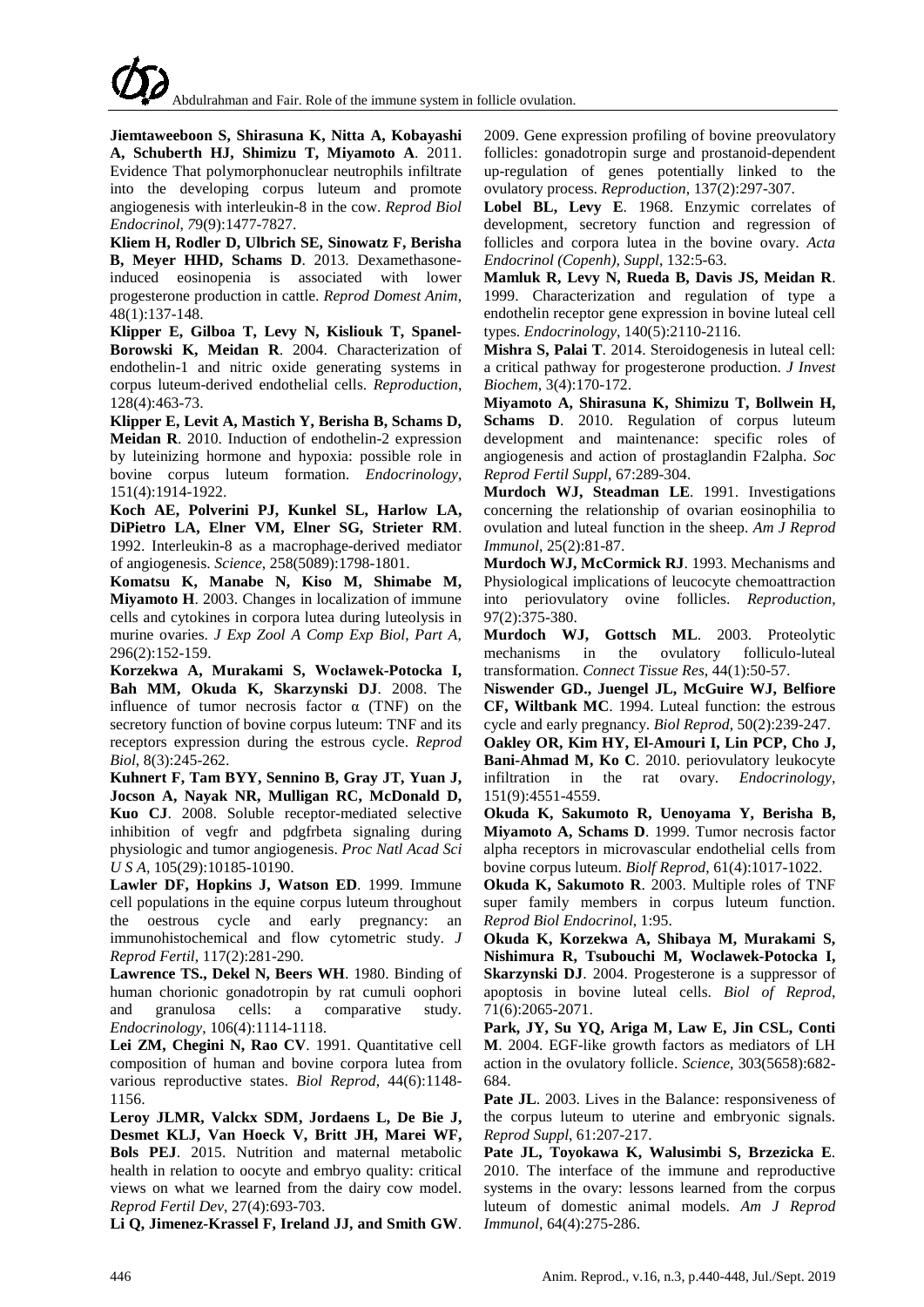**Penny LA, Armstrong D, Bramley TA, Webb R, Collins RA, Watson ED**. 1999. Immune cells and cytokine production in the bovine corpus luteum throughout the oestrous cycle and after induced luteolysis. *J Reprod Fertil*, 115(1):87-96.

**Petroff MG, Petroff BK, Pate JL**. 2001. Mechanisms of cytokine-induced death of cultured bovine luteal cells. *Reproduction*, 121(5):753-760.

**Petrovská M, Dimitrov DG, Michael SD**. 1996. Quantitative changes in macrophage distribution in normal mouse ovary over the course of the estrous cycle examined with an image analysis system. *Am J Reprod Immunol*, 36(3):175-783.

**Poole DH, Pate JL**. 2012. Luteal microenvironment directs resident T lymphocyte function in cows. *Biol Reprod*, 86(2):1-10.

**Poulsen LC, Englund ALM, Wissing MLM, Yding Andersen C, Borup R, Grøndahl ML**. 2019. Human granulosa cells function as innate immune cells executing an inflammatory reaction during ovulation: a microarray analysis. *Mol Cell Endocrinol*, 486:34-46.

**Ramadan AA, Selim SA, Hassan HM, Wahba MA**. 2001. Immune regulation of ovarian function in buffaloes (Bubalus Bubalus). *Theriogenology*, 55(2):661-669.

**Reibiger I, Spanel-Borowski K**. 2000. 'Difference in Localization of Eosinophils and Mast Cells in the Bovine Ovary'. *J Reprod Fertil*, 118(2):243-249.

**Reynolds LP, Redmer DA**. 1999. Growth and development of the corpus luteum. *J Reprod Fertil Suppl,* 54:181-191.

**Reynolds LP, Grazul-Bilska AT, Redmer DA**. 2000. Angiogenesis in the corpus luteum. *Endocrine*, 12(1):1-9. **Reynolds LP, Redmer DA**. 1999. Growth and Development of the Corpus Luteum. *J Reprod Fertil Suppl*, 54:181-191.

**Richani D, Gilchrist RB**. 2018. The epidermal growth factor network: role in oocyte growth, maturation and developmental competence. *Hum Reprod Update*, 24(1):1-14.

**Richards, JAS, Liu Z, Shimada M**. 2008. Immunelike mechanisms in ovulation. Trends *Endocrinol Metab*, 19(6):191-196.

**Richards JS, Russell DL, Ochsner S, Espey LL**. 2002. Ovulation: new dimensions and new regulators of the inflammatory-like response. *Annu Rev Physiol*, 64:69-92.

**Ritter LJ, Sugimura S, Gilchrist RB**. 2015. Oocyte induction of EGF responsiveness in somatic cells is associated with the acquisition of porcine oocyte developmental competence. *Endocrinology*, 156(6):2299-2312.

**Robinson RS, Woad KJ, Hammond AJ, Laird M, Hunter MG, Mann GE**. 2009. Angiogenesis and vascular function in the ovary. *Reproduction*, 138(6):869-881.

**Rohm F, Spanel-Borowski K, Eichler W, Aust G**. 2002. Correlation between expression of selectins and migration of eosinophils into the bovine ovary during the periovulatory period. *Cell and Tissue Res*, 309(2):313-322.

**Rosiansky-Sultan M, Klipper E, Spanel-Borowski K, Meidan R**. 2006. Inverse relationship between nitric oxide synthases and endothelin-1 synthesis in bovine corpus luteum: interactions at the level of luteal endothelial cell. *Endocrinology*, 147(11):5228-5235.

**Rueda BR, Hendry IR, Hendry III WJ, Stormshak F, Slayden OD, Davis JS**. 2000. Decreased Progesterone Levels and progesterone receptor antagonists promote apoptotic cell death in bovine luteal cells. *Biol Reprod*, 62(2):269-276.

**Sakumoto R, Berisha B, Kawate N, Schams D, Okuda K**. 2000. Tumor necrosis factor-alpha and its receptor in bovine corpus luteum throughout the estrous cycle. *Biol Reprod*, 62(1):192-199.

**Schams D, Kosmann M, Berisha B, Amselgruber WM, Miyamoto A**. 2001. Stimulatory and synergistic effects of luteinising hormone and insulin like growth factor 1 on the secretion of vascular endothelial growth factor and progesterone of cultured bovine granulosa cells. *Exp Clin Endocrinol Diabetes*, 109(3):155-162.

**Schruefer R, Lutze N, Schymeinsky J, Walzog B**. 2005. Human Neutrophils Promote angiogenesis by a paracrine feedforward mechanism involving endothelial interleukin-8. *Am J Physiol Heart Circ Physiol*, 288(3):H1186-1192.

**Sheldon IM, Price SB, Cronin J, Gilbert RO, Gadsby JE**. 2009. Mechanisms of Infertility associated with clinical and subclinical endometritis in high producing dairy cattle. *Reprod Domest Anim*, 3(Suppl 44):1-9.

**Shimada M, Hernandez-Gonzalez I, Gonzalez-Robayna I, Richards JS**. 2006. Paracrine and autocrine regulation of epidermal growth factor-like factors in cumulus oocyte complexes and granulosa cells: key roles for prostaglandin synthase 2 and progesterone receptor. *Mol Endocrinol*, 20(6):1352-1365.

**Shirasuna K, Nitta A, Sineenard J, Shimizu T, Bollwein H, Miyamoto A**. 2012a. Vascular and immune regulation of corpus luteum development, maintenance, and regression in the cow. *Domest Anim Endocrinol*, 43(2):198-211.

**Shirasuna K, Jiemtaweeboon S, Raddatz S, Nitta A, Schuberth HJ, Bollwein H, Shimizu T, Miyamoto A**. 2012b. Rapid Accumulation of polymorphonuclear neutrophils in the corpus luteum during prostaglandin F(2α)-induced luteolysis in the cow. *PloS One*, 7(1):e29054.

**Shirasuna K, Asaoka A, Acosta TJ, Wijayagunawardane MPB, Ohtani M, Hayashi M, Matsui M, Miyamoto A**. 2004. Real-time relationships in intraluteal release among prostaglandin F2alpha, endothelin-1, and angiotensin II during spontaneous luteolysis in the Cow. *Biol Reprod*, 71(5):1706-1711.

**Skarzynski DJ, Okuda K**. 1999. Sensitivity of bovine corpora lutea to prostaglandin F2alpha Is dependent on progesterone, oxytocin, and prostaglandins. *Biol Reprod*, 60:1292-1298.

**Smith, GW, Meidan R**. 2014. Ever-Changing Cell interactions during the life span of the corpus luteum: relevance to luteal regression. *Reprod Biol*, 14(2):75-82.

**Spanel-Borowski K, Rahner P, Ricken AM**. 1997. Immunolocalization of CD18-positive cells in the bovine Ovary. *J Reprod Fertil*, 111(2):197-205.

**Spanel-Borowski K**. 2011. Ovulation as danger signaling event of innate immunity. *Mol Cell Endocrinol*,